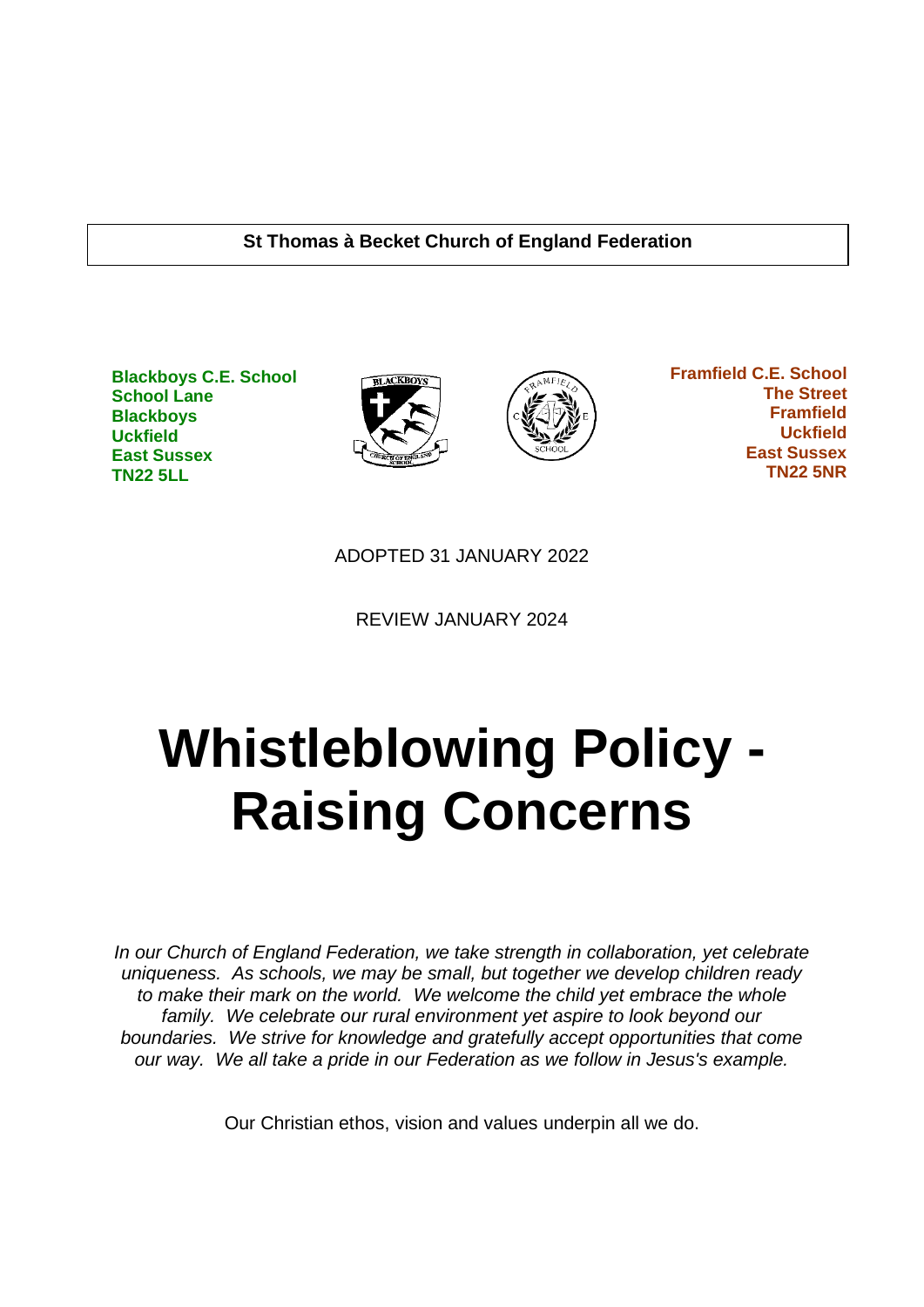| <b>Contents</b>                                           | Page           |
|-----------------------------------------------------------|----------------|
| <b>Key Points</b>                                         | 3              |
| Introduction                                              | 3              |
| Who does this Policy apply to?                            | $\overline{4}$ |
| Our assurances to you                                     | $\overline{4}$ |
| What kind of concerns would I disclose under this Policy? | $\overline{4}$ |
| How do I raise a concern internally?                      | 5              |
| How will the Federation respond?                          | 6              |
| <b>External Contacts</b>                                  | $\overline{7}$ |
| <b>Review</b>                                             | 7              |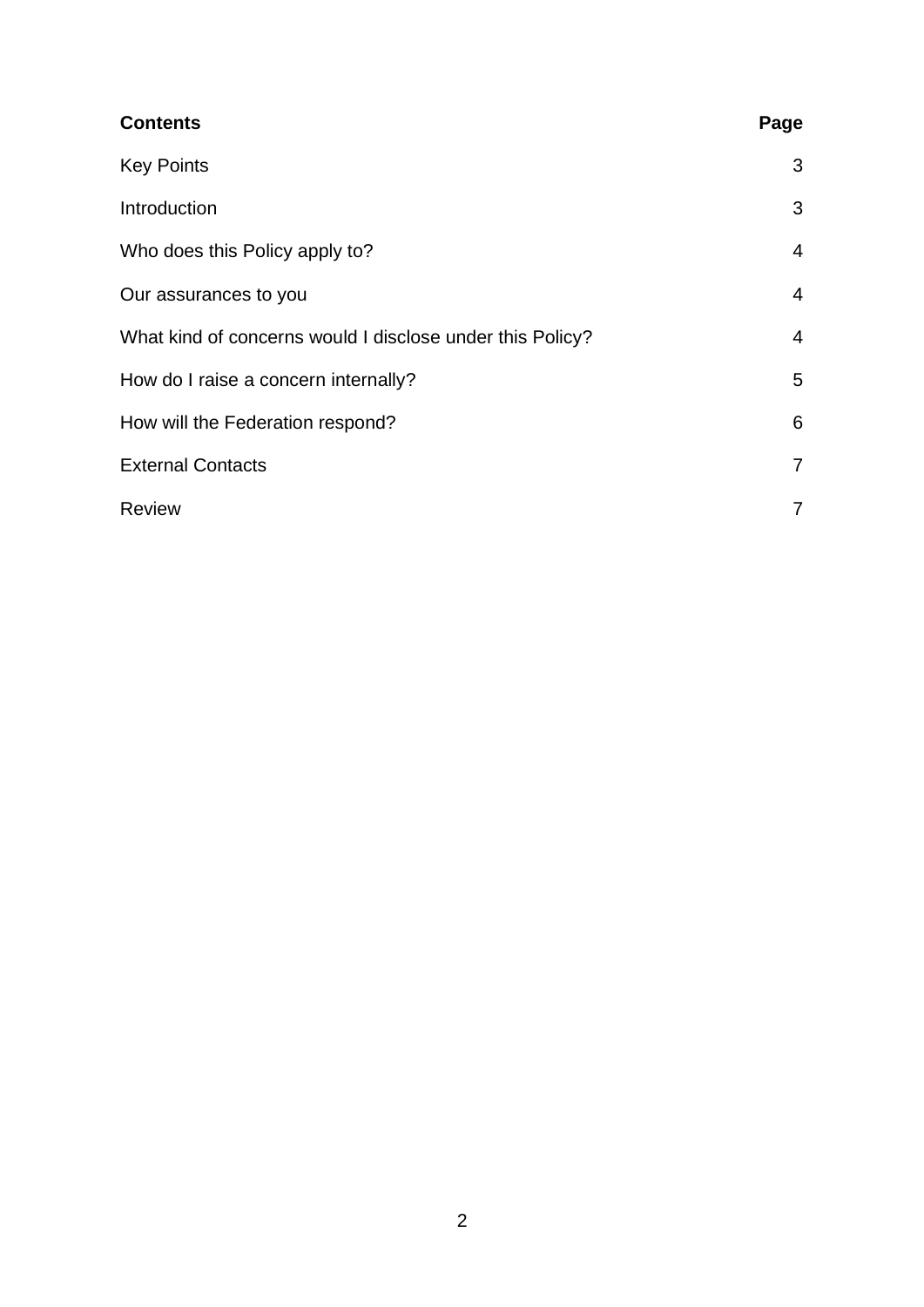St Thomas à Becket Church of England Federation is referred to as the Federation throughout this document. This Federation Policy provides a clear framework which is intended to give employees the confidence to raise workplace concerns without fear of reprisal or victimisation.

Whistleblowing is the raising of a concern, either within the workplace or externally, about a danger, risk, malpractice or wrongdoing which affects the Federation or others.

# **Key Points**

- The public have an expectation that we will run the Federation with the highest standards of openness and integrity.
- **EXECT** This policy encourages, enables and reassures all employees to raise workplace concerns about risk, malpractice and wrongdoing. The principles of this policy apply equally to Governors.
- Employees will not be penalised, victimised or harassed for honestly raising workplace concerns and this policy provides assurance that you will be protected.
- All concerns will be treated in confidence and listened to. You are encouraged to put your name to allegations, as anonymous concerns are more difficult to investigate and provide feedback. However, anonymous concerns can still be raised.
- **EXTE:** This policy is about raising a workplace concern where the risk is possibly to the organisation or others, as opposed to a grievance.

# **Introduction**

At one time or another, all of us may experience concerns about what is happening at work. Usually these concerns are easily resolved. However, when the concern feels serious because it involves possible health and safety, or a person's welfare, malpractice or a wrongdoing that might affect others or the Federation, it can be difficult to know what to do.

You may be worried about raising such a concern and may think it is best not to say anything, or keep it to yourself, perhaps feeling it's none of your business or that it is only a suspicion. You may feel you would be disloyal to your colleagues, manager or to the Federation if you raised it. You may decide to say something but find that you have spoken to the wrong person, you may have raised it before and nothing was done or you may have raised it in the wrong way and are not sure what to do next.

The public have an expectation that we will run the Federation with the highest standards of openness and integrity. Furthermore, the Governing Body is committed to running the Federation in the best way possible and to do so, your help is needed. This policy is designed to reassure you that it is safe and acceptable to speak up and raise any workplace concerns you may have and that you are showing loyalty and commitment to the Federation by raising concerns.

Rather than wait for proof, it is preferred that you raise the matter as early as possible and when it is still a concern. Speaking out early could stop the issue from becoming more serious, dangerous or damaging.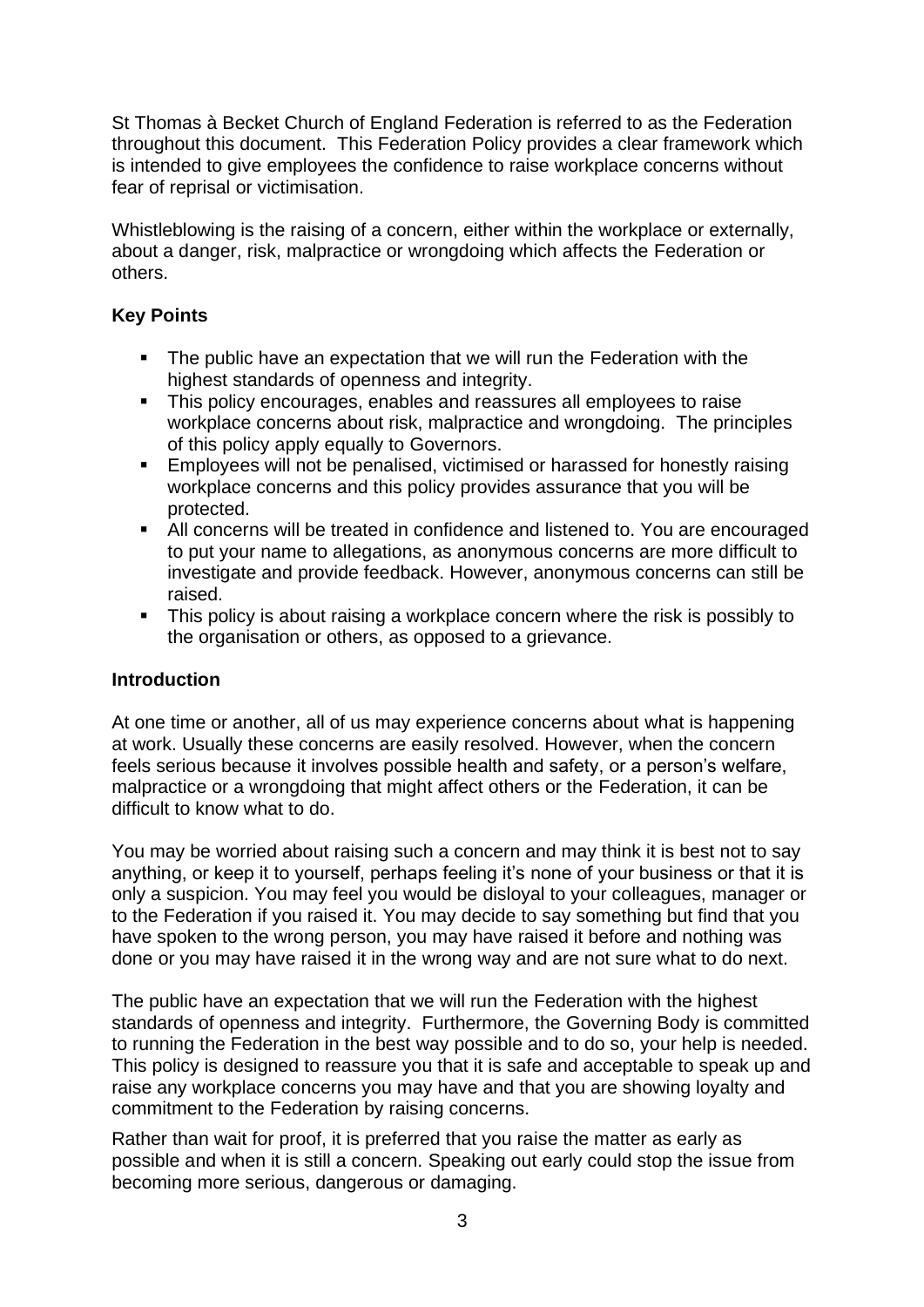The Whistleblowing Policy is primarily for concerns where the interests of the organisation or others are at risk. Therefore, if something is troubling you that you think we should know about and look into, please use this policy.

#### **Who does this Policy apply to?**

This policy applies to all Federation employees whether full-time or part-time.

In addition, the policy applies to Governors, all contractors and their staff working for the Federation e.g. agency staff, consultants and builders; also providers of works, services and supplies, including the Federation's external contractors and those providing services under a contract with the Federation in their own premises.

#### **Our assurances to you**

The Governing Body is committed to this policy. If you raise a genuine concern under this policy, you will not be at risk of losing your job or suffering from any form of retribution as a result. Provided you are acting honestly and in good faith, it does not matter if you are mistaken. Of course, this assurance is not extended to someone who maliciously raises a matter they know not to be true.

With these assurances, we hope that you will raise your concern openly. However, we do recognise that there may be circumstances when you would prefer to speak to someone in confidence first. If this is the case, please say so at the outset. If you ask us not to disclose your identity, we will not do so without your consent unless required to do so by law. Please understand that there may be times when we are unable to resolve a concern without revealing your identity and in such cases, we will discuss this, and how best to proceed, with you.

Please remember that if you do not tell us who you are (report it anonymously) it will be much more difficult for us to look into the matter. We will also not be able to protect your position or provide feedback.

If you are unsure about raising a concern, you can get independent advice from the independent whistleblowing charity Public Concern at Work (see contact details under External Contacts).

#### **What kind of concerns would I disclose under this Policy?**

This policy covers any serious concerns about any aspect of provision or the conduct of officers or Governors or others acting on behalf of the Federation. This could be something against Federation policy; that falls below established standards of practice; or which relates to improper conduct or criminal activity (including fraud).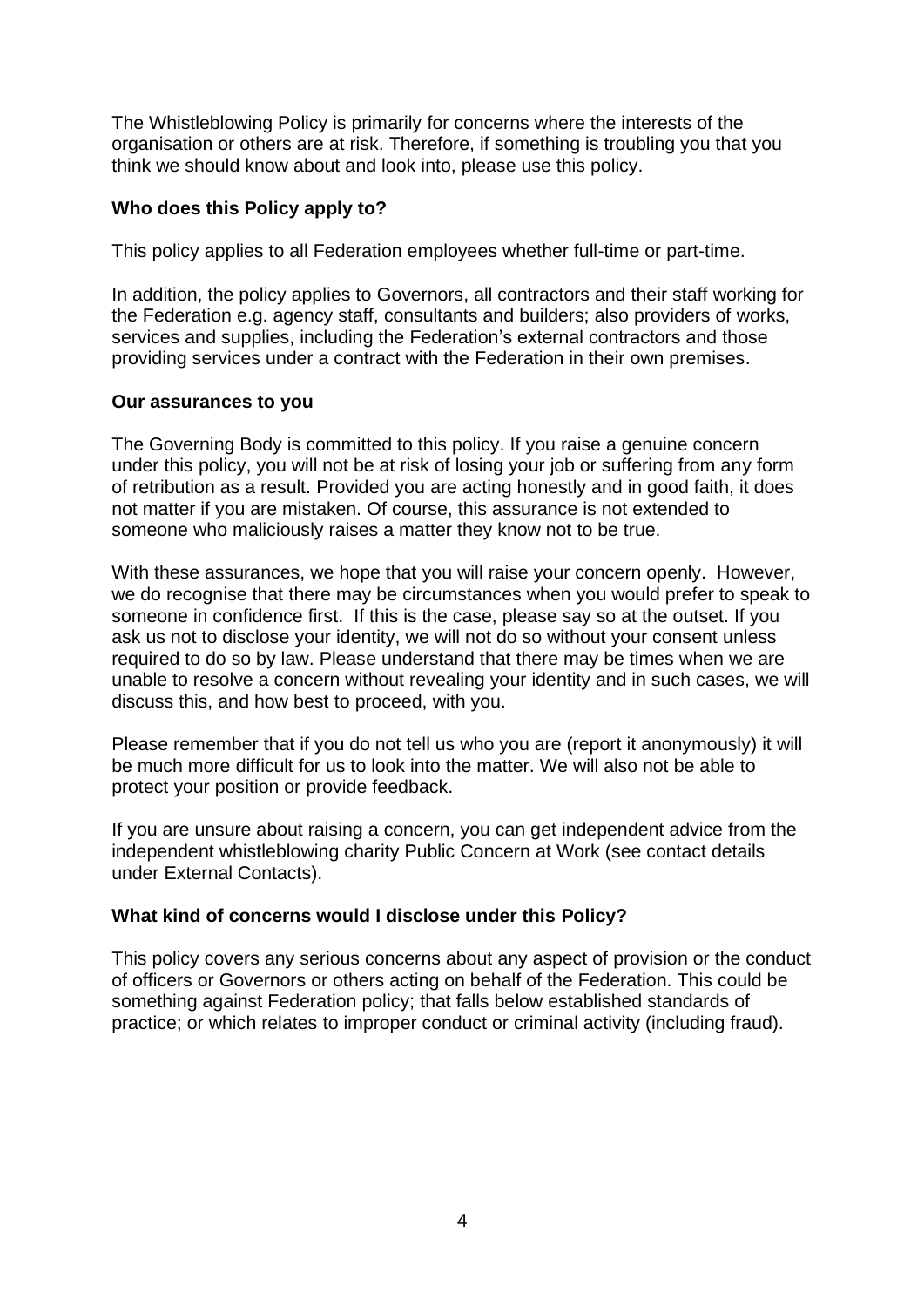Concerns that fall within this policy could include, but are not limited to:

- Practice that puts people or the Federation at risk;
- a criminal offence has been committed, is being committed or is likely to be committed;
- **E** failure or likely failure to comply with any legal obligations;
- health and safety risks, including risks to the public:
- damage to the environment;
- something that is against Federation standing orders and policies;
- **EX information relating to any of these concerns that is being or is likely to be** deliberately concealed;
- weaknesses in procedure(s) that could put the organisation or people at risk.

This list is not exhaustive and even if your concern does not fall into any of the categories above, you are encouraged to raise it.

Please note that the Grievance and Workplace Conflict Policy exists to enable you to lodge a grievance relating to any matter concerning your own employment or how you have been treated, that you are unhappy about. It is very important that the Whistleblowing Policy is not used to raise individual grievances, and nor is it to be a mechanism for challenging decisions, practices and policies with which you disagree.

#### **How do I raise a concern internally?**

Please remember that you do not have to have firm evidence before raising a concern. You only need to have a reasonable belief that wrongdoing is taking place. Any evidence you can provide will be useful in helping the Federation investigate your concern, although it could be that you are not able to provide any evidence. We do ask that you explain as fully as you can the information or circumstances that gave rise to your concern.

Please raise your concern(s) either orally or in writing, to your Headteacher or the Chair of Governors. It is your choice as to how you raise a concern. You may wish to communicate via email, over the phone, or arrange a meeting away from the workplace.

If your concern relates to East Sussex County Council (ESCC), they have a Confidential Reporting Hotline which can be used to report concerns. This can be accessed by either dialling **01273 481995** or emailing:

**[confidentialreporting@eastsussex.gov.uk](mailto:confidentialreporting@eastsussex.gov.uk)**. Please note this hotline is monitored by Internal Audit.

Should you not wish to report your concerns using the normal management ESCC structure or the Confidential Reporting Hotline, or if your concerns are about management, you can use any of the contacts listed below:

- The Chief Executive, County Hall 01273 481950
- The Assistant Chief Executive, County Hall 01273 481564
- The Chief Operating Officer, County Hall 01273 481412
- The Chief Finance Officer, Business Services, County Hall 01273 335078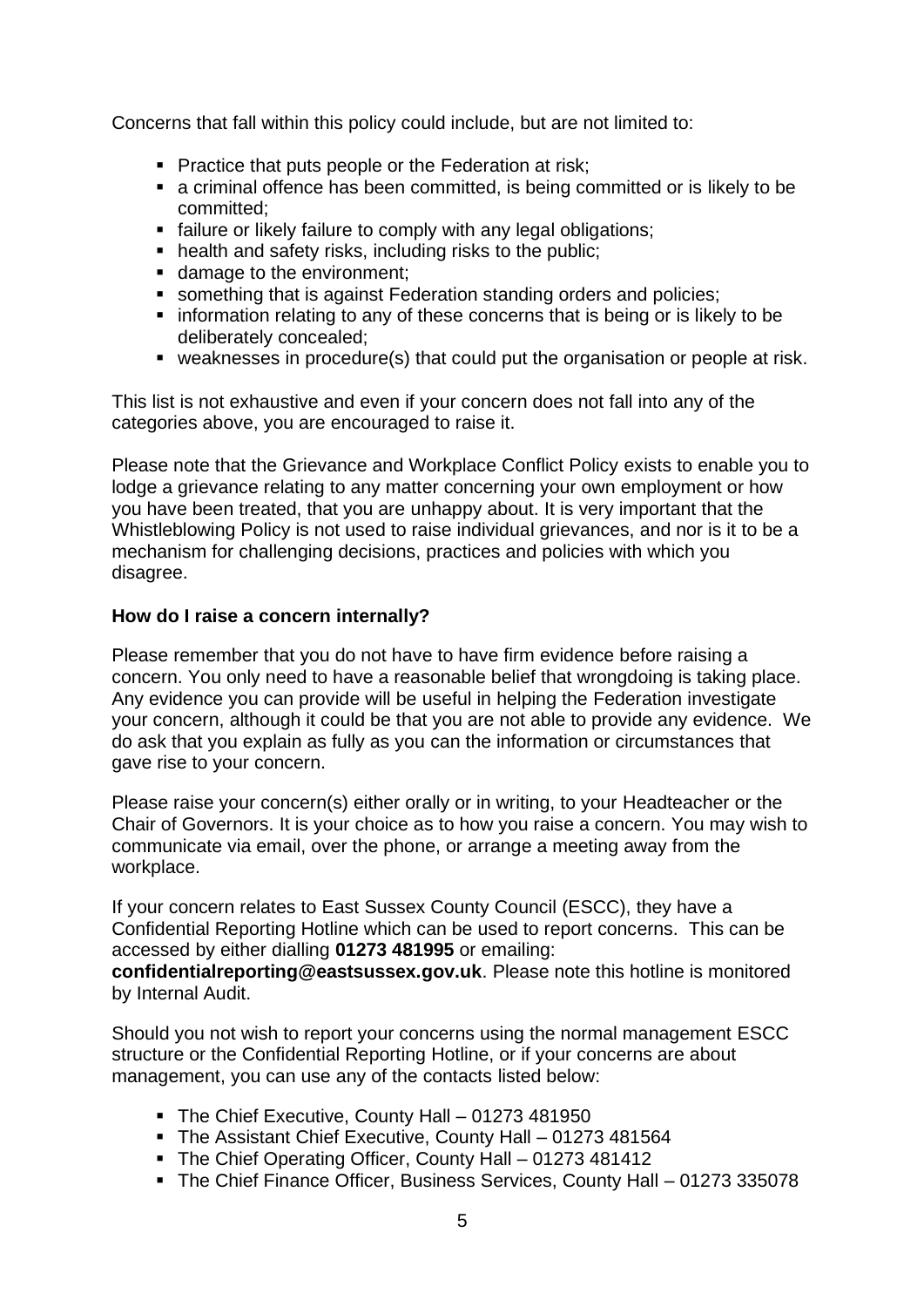■ The Head of Assurance, Business Services, County Hall – 01273 481447

If you wish to raise your concerns in writing to any of the above, please address your letter to:

County Hall St Anne's Crescent Lewes BN7 1UE

Federation employees whose concerns relate to a Federation Headteacher may wish to approach the Chair of Governors, the Director of Children's Services, or any of the individuals listed above.

Remember to allow us to investigate and assess the situation it would be helpful to provide as much information as possible. We encourage you to put your name to allegations, as anonymous concerns are more difficult to investigate, and we want to be able to take any appropriate action to protect you and provide you with feedback.

#### **How will the Federation respond?**

Once you have told us your concern, we will assess it and consider what action may be appropriate. This may involve a formal review, an internal enquiry or a more formal investigation. We will tell you who will be your point of contact, what further assistance we may need from you, and agree a timetable for feedback. If you ask, we will write to you summarising your concern and setting out how we propose to handle it. If we have misunderstood the concern or if there is any information missing, please let us know.

When you raise the concern, it will be helpful to know how you think the matter might be best resolved. If you have any personal interest in the matter, we do ask that you tell us at the outset. If we think your concern falls within our Grievance or Workplace Conflict policy or another relevant policy, we will let you know.

Regardless of what action may be appropriate in resolving your concern, we will not tolerate victimisation or harassment, and will take all necessary steps to protect you from any detriment.

Wherever possible, we will give you feedback on the outcome of any investigation. Please note, however, that we might not be able to tell you about the precise actions we take where this would infringe the duty of confidence we owe to other persons.

While we cannot guarantee that we will respond to all matters in the way that you might wish, we will strive to handle the matter fairly and properly. By using this policy, you will help us to achieve this.